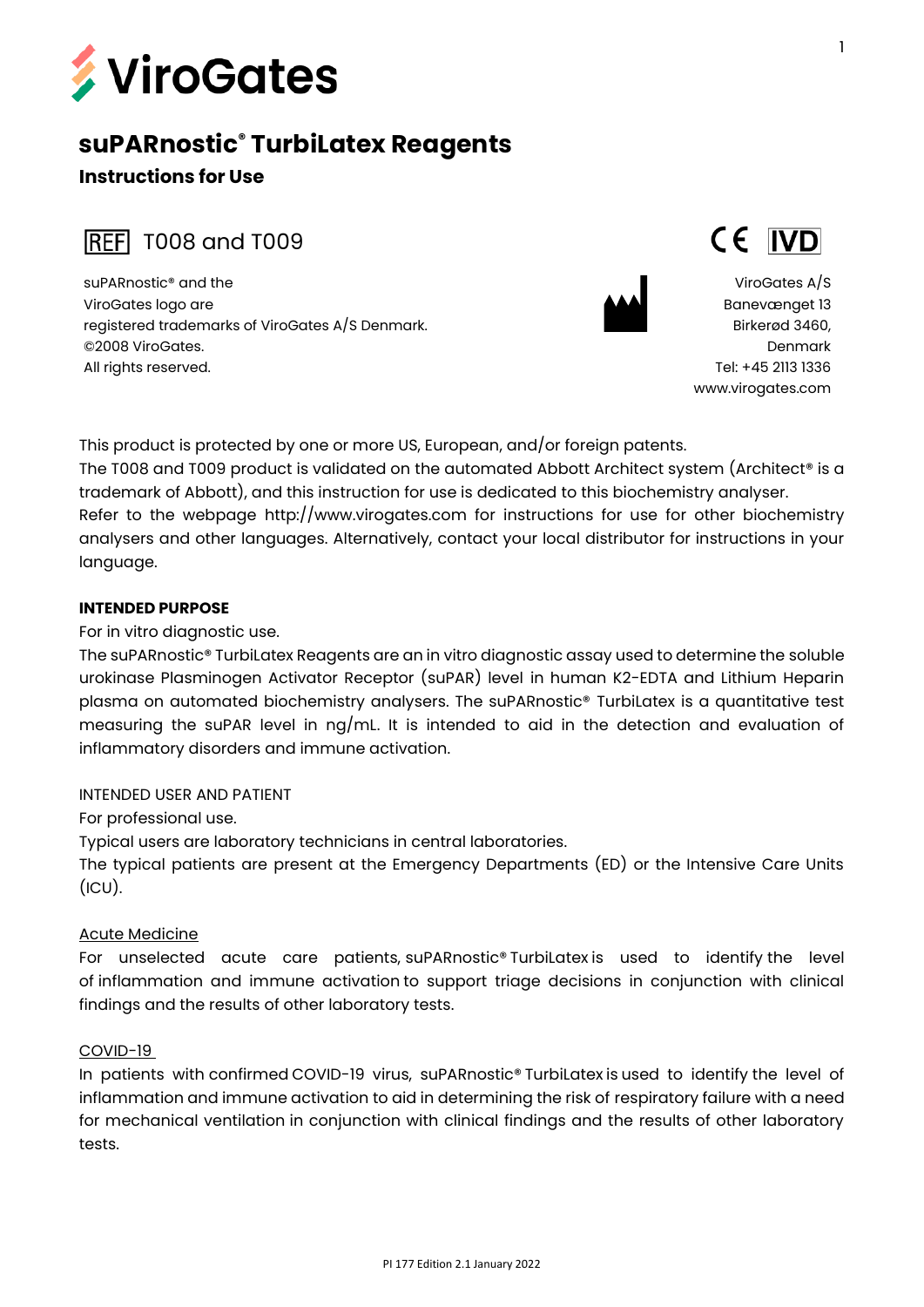### **suPAR IS A MARKER OF DISEASE PROGRESSION**

suPAR is the soluble form of urokinase Plasminogen Activator Receptor (uPAR). The amount of suPAR is a measure of immune activation and inflammation.<sup>1</sup> suPAR is a biomarker increased by disease presence and severity.

In unselected ED patients, suPAR has a high negative predictive value for ruling out disease progression<sup>2</sup>. This means that patients with a low (<4 ng/mL) suPAR level have a good prognosis and a low risk of readmission and mortality<sup>3</sup>, supporting the decision of discharge of the patient. Conversely, a high suPAR level (>6 ng/ml) is a strong measure of chronic inflammation and the underlying risk of adverse outcomes, including short term mortality (in hospital, 30 days, or 90 days)<sup>2</sup> supporting the decision of further examination of the patient.

The use of suPAR in clinical routine adds significant additional knowledge to the standard assessment based on early warning score systems and standard parameters in pre-admission of acute medical patients. Hence, suPAR is a broadly applicable biomarker, e.g., in the ED, especially concerning discharge decisions of patients and identifying non-diagnosed inflammatory disease. A cluster-randomised interventional study showed that up- or down-triaging patients based on suPAR levels increased the number of patients discharged (low risk) by 34%<sup>4</sup> and reduced hospital bed days<sup>5</sup>.

In patients with confirmed COVID-19, suPAR levels below 4 ng/mL suggest a low risk of developing respiratory failure and can be discharged for home quarantine. 6

### **TEST PRINCIPLES**

The suPARnostic® TurbiLatex test is a Particle Enhanced Turbidimetric Immunoassay (PETIA) that quantitatively determines suPAR in human plasma samples. The latex enhanced particles coated with anti-suPAR antibodies (Mouse/Rat) in the reagent agglutinates with the suPAR present in the sample. During the incubation time, an antigen-antibody complex is formed. The size of the complex is estimated using spectrophotometric technology at a wavelength of 570-590nm range. The degree of turbidity caused by the agglutination is a measure of suPAR in the sample. The higher suPAR, the higher the turbidity.

### **REAGENTS AND MATERIALS**

Reagents provided:

- Reagent 1: Dilution Buffer (Glycine-Buffer solution (pH 8.2) and preservatives)
- Reagent 2: Latex Particle Reagent (Phosphate buffer solution (pH 6.1), latex particles coated with anti-suPAR antibodies and preservatives)

This kit consists of a ready-to-use Reagent 1 dilution buffer and a ready-to-use Reagent 2 solution of latex particles coated with anti-suPAR antibodies.

| Product/Buffer | Reagent 1 | Reagent 2 | No. tests |
|----------------|-----------|-----------|-----------|
| <b>T008</b>    | 20.0 mL   | 8.4 mL    | $90*$     |
| T009           | 49.9      | 18.8      | 250*      |

\*No. of tests refers to the measurements available for sample testing when all reagent is transferred to the empty cassette. Reagent volumes additionally include the cassettes dead volumes and 12 tests used for calibration. The cassettes are for one-time use.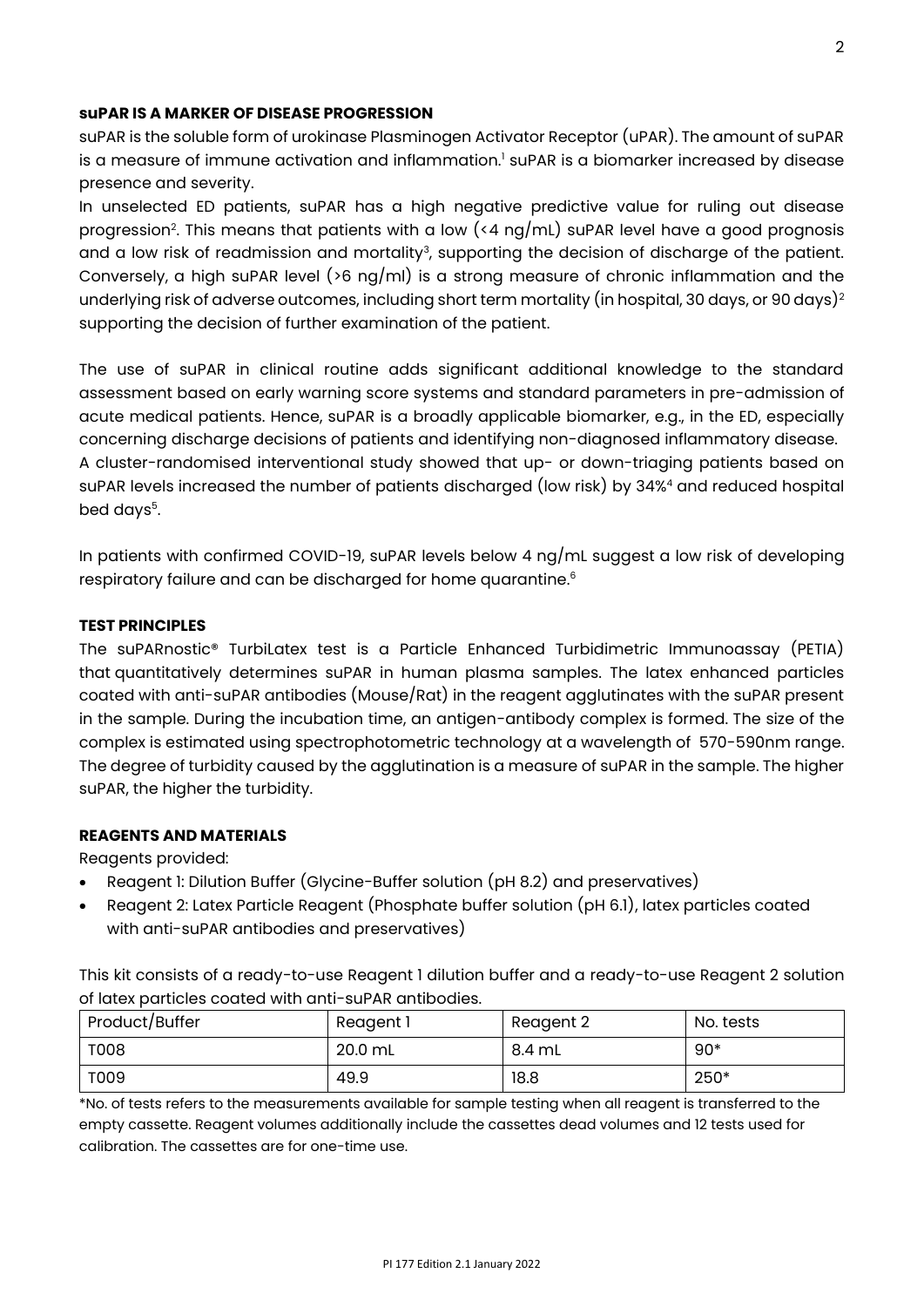Material required but not provided:

- suPARnostic<sup>®</sup> Turbil atex Calibrators
- suPARnostic® TurbiLatex Controls
- Abbott Architect system
- Empty cassettes for Abbott Architect
- General laboratory equipment

### **PRECAUTIONS**

For professional laboratory use.

For in vitro diagnostic use. Exercise the standard precautions required for handling all laboratory reagents. Disposal of all waste material should follow local guidelines. The safety data sheet is available for professional users upon request.

- Do not use kit components beyond the indicated kit expiration date.
- Do not freeze any of the kit components.
- Do not mix reagents from different kit lots.
- Do not switch caps on reagent containers as it may cause contamination or mix-up.
- Do not mouth pipette or ingest any of the reagents.
- Do not smoke, eat, or drink when performing the assay or in areas where samples or reagents are handled.
- Do not mix plasma samples from different patients or different blood samplings of the same patient.
- Human samples may be contaminated with infectious agents. Therefor e, do not ingest, expose to open wounds, or breathe aerosols.
- Wear protective gloves and dispose of biological samples according to the regulations.
- Be aware of possible dilution of suPAR in the case of a transfusion, infusion or similar.

### **STORAGE AND HANDLING**

The suPARnostic® TurbiLatex Reagents kit should be stored at 2-8°C - do not freeze. Before use, check the expiry date on the label.

The suPARnostic® Reagents are produced with a 2-year shelf life from the production date. The reagents have 8 weeks of onboard stability when kept at 2-8°C and with a minimum of monthly calibration.

If not stored correctly, the reagent's stability may be affected, and inefficient and misleading results may be obtained. If any colouring or precipitation appear, discard the Reagents.

### **SAMPLE COLLECTION AND PREPARATION**

Blood samples collected in K2-EDTA and Lithium-Heparin have been validated.

Collecting blood samples should be performed by authorised personnel using approved venipuncture techniques.

To prepare plasma samples, draw whole blood into a blood collection tube containing either K2- EDTA or Lithium Heparin anticoagulant. Then, centrifuge the blood at 3,000 x g between 1-10 minutes or until blood cells and plasma have separated. Ensure the samples, calibrators, and controls are at room temperature before measurement. Due to possible evaporation effects when loaded on the instrument, samples, calibrators, and controls should be analysed within 2 hours.

**NOTE:** Do not use hemolysed, contaminated, or hyper-lipemic sample specimens.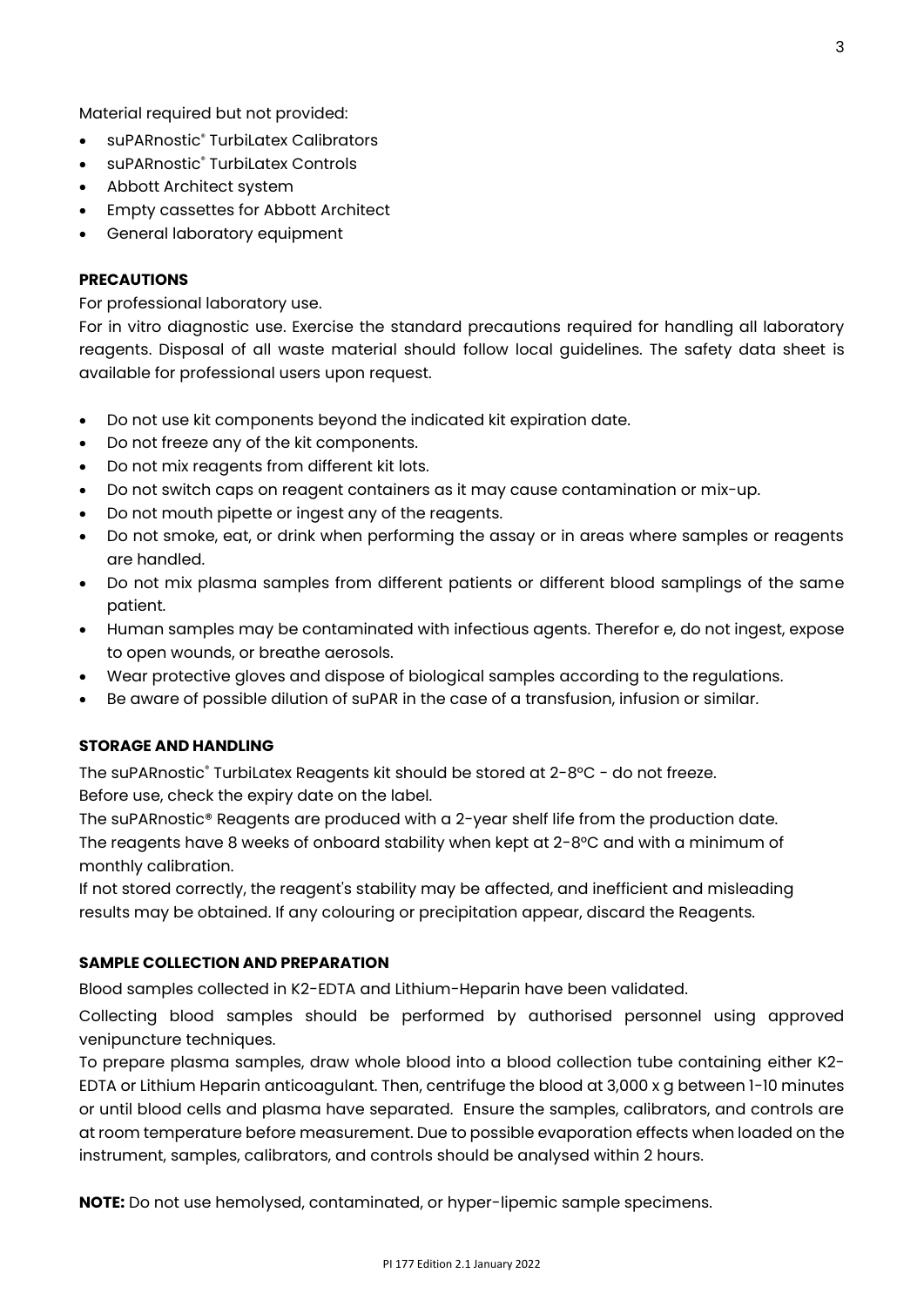### **ASSAY PROCEDURE**

- 1) Install the suPARnostic® method using the application parameters provided at the end of this note onto the Abbott Architect system.
- 2) Transfer the suPARnostic® TurbiLatex Reagents to Abbott Architect appropriate cassettes before loading on the equipment.

For T008, two white cartridges (Abbott #4J6620, 20mL) should be obtained. The estimated dead volume for both Reagent 1 and Reagent 2 is 1.5mL.

For T009, one white [cartridge \(Abbott #3E2120, 55mL\)](http://www.abbottdiagnostics.sk/Katalog-produktov/Platformy/Klinicka-biochemia/ARCHITECT-c16000-c8000-c4000/5-7-TA-1s.instrument.aspx?IView=AllProducts&Page=7&Plac=8394) for Reagent 1 and one white cartridge (Abbott #4J6620, 20mL) for Reagent 2 should be obtained. The use of two white [cartridges Small](http://www.abbottdiagnostics.sk/Katalog-produktov/Platformy/Klinicka-biochemia/ARCHITECT-c16000-c8000-c4000/5-7-TA-1s.instrument.aspx?IView=AllProducts&Page=7&Plac=8394)  [\(Abbott #3E2120, 55mL\)](http://www.abbottdiagnostics.sk/Katalog-produktov/Platformy/Klinicka-biochemia/ARCHITECT-c16000-c8000-c4000/5-7-TA-1s.instrument.aspx?IView=AllProducts&Page=7&Plac=8394) for Reagent 1 and Reagent 2 is also possible. The estimated dead volume for Reagent 1 and Reagent 2 is 1.5mL.

- 3) Load reagents cartridge on the analyser.
- 4) Load blood sample directly on the analyser if fully automated or isolate plasma before loading.
- 5) The assay run time is 10 minutes with: 1 st incubation: 150 μL of Reagent 1 with 10 μL of the sample. 2<sup>nd</sup> incubation: 50 μL of Reagent 2 is added to the mixture, and antigen-antibody complexes are formed.
- 6) The turbidity of the sample is measured in set time intervals at a wavelength of 572 nm.
- 7) Results are determined via a calibration curve generated by measuring a set of calibrators (#T007) with a known suPAR concentration.
- 8) The measurement result is calculated by determining the difference of absorbance values at 2 read points. The analyser automatically calculates the analyte concentration of each sample in ng/mL.

### **CALIBRATION**

Together with the suPARnostic® TurbiLatex Reagents kit, the suPARnostic® TurbiLatex Calibrators (#T007) must be used for calibration. It is recommended to repeat the calibration at least once a month. In addition, recalibration is required when a new batch of the suPARnostic® TurbiLatex Reagents are used. Calibration is performed according to the instruction provided with the suPARnostic<sup>®</sup> Turbil atex Calibrators.

### **QUALITY CONTROL**

Quality control of the suPARnostic® TurbiLatex Reagents must be performed with the suPARnostic® TurbiLatex Controls (#T003) as a minimum after each calibration and according to the laboratory guidelines. If the QC values exceed the established upper/lower range, the laboratory should undertake corrective actions.

# **INTERPRETATION OF RESULTS**

### **suPAR levels and cut-offs**

### Acute care medical patients and risk of 90-day mortality

The cut-offs for interpreting results from acute care patients were established based on suPAR baseline measurements of 990 patients attending the ED in a Spanish multicenter trial.<sup>14</sup> The median age was 68 years (53-81), 50.8% were men, median suPAR was 3.8 ng/mL (Interquartile range 2.8- 6.0). In total, 47 died during the 90-day follow-up. Out of the 990 patients, 520 (52.5%) had suPAR below 4.0 ng/mL. Patients with suPAR <4.0 ng/mL had a low risk of 90-day mortality (N=5, 0.96%), resulting in a negative predictive value (NPV) of 99.0%, a sensitivity of 89.4% and a specificity of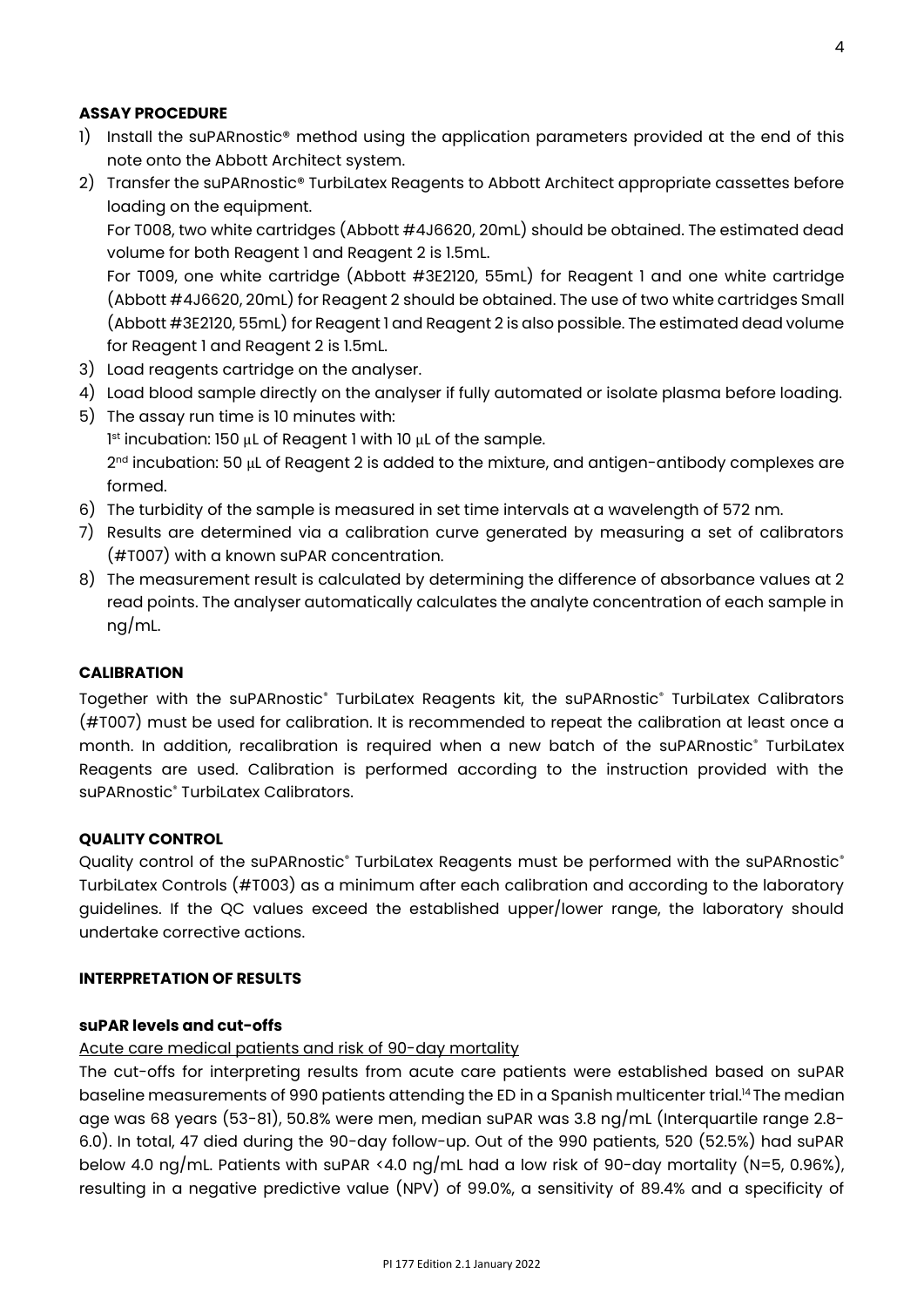54.6%. In patients with suPAR >6.0 ng/mL (N=245 (24.8%), 33 patients died during the 90-day followup (13.5%), resulting in a positive predictive value (PPV) of 13.5%, a sensitivity of 70.2%, and a specificity of 77.5%.

|                                         | 90 Days follow-up |          |       |            |            |
|-----------------------------------------|-------------------|----------|-------|------------|------------|
|                                         | Died              | Survived | Total | <b>PPV</b> | <b>NPV</b> |
| <b>High risk</b> (suPAR $>6.0$ ng/mL)   | 33                | 212      | 245   | 13.5%      |            |
| Medium Risk (suPAR $4.0 - 6.0$ ng/mL)   | 9                 | 216      | 225   |            |            |
| Low risk (suPAR $\le$ 4.0 ng/mL)        | 5                 | 515      | 520   |            | 99.0%      |
| Total                                   | 47                | 943      | 990   |            |            |
| Sensitivity/specificity (<4.0 ng/mL)    | 89.4%             | 54.6%    |       |            |            |
| Sensitivity/specificity ( $>6.0$ ng/mL) | 70.2%             | 77.5%    |       |            |            |

Table 1: 90-day Mortality according to suPAR cut-offs in Spanish multicenter study.

### COVID-19 and risk of respiratory failure

For patients who tested positive for the COVID-19 virus, suPAR baseline measurements were taken within 48 hours after patients presented at the hospital<sup>6</sup>. Respiratory failure was defined as the need for mechanical ventilation within 2 weeks. The study included 57 patients, of whom 21 developed respiratory failure. None of the patients with suPAR below 4.0 ng/mL developed respiratory failure resulting in an NPV of 100%, a sensitivity of 100% and a specificity of 36.1%. Of the 21 patients who developed respiratory failure, 18 had baseline suPAR levels above 6.0 ng/mL resulting in a PPV of 85.7%, a sensitivity of 85.7%, and a specificity of 81.3%.

| suPAR level                 | Interpretation, ED and COVID-19                                                                                                                                                                                                                     |
|-----------------------------|-----------------------------------------------------------------------------------------------------------------------------------------------------------------------------------------------------------------------------------------------------|
| $\langle 4.0 \text{ ng/mL}$ | Low Risk<br>Supports the decision of discharge.<br>The underlying health condition is good, and the prognosis for survival is high.<br>Low risk of respiratory failure and need of mechanical ventilation in patients with COVID-19.                |
| 4.0-6.0 ng/mL               | Medium Risk<br>Some disease activity or co-morbidity is present.<br>Some readmissions and mortality are expected after six months of follow-up.<br>Medium risk of respiratory failure and need of mechanical ventilation in patients with COVID-19. |
| $>6.0$ ng/mL                | High Risk<br>Clinical attention is needed - high risk of mortality.<br>Supports the decision of admission and treatment<br>High risk of respiratory failure and need of mechanical ventilation in patients with COVID-19.                           |

Table 2: Simplified suPAR clinical decision scheme<sup>,6, 14</sup>.

### **EXPECTED VALUES IN HEALTHY INDIVIDUALS**

All individuals have a measurable suPAR level. In healthy blood donors (N=9305), the median suPAR level for men aged 18-65 years is 2.2 ng/mL (25-75% interval from 1.8-2.9 ng/mL)<sup>7</sup>, for women aged 18-65 years is 2.6 ng/mL (25-75% interval from 2.1-3.2 ng/mL)<sup>7</sup> , patients attending ED the suPAR level is around 3.0-6.0 ng/mL $^{2,38}\!$ . In patients with severe disease and organ failure, suPAR is often in the double-digits<sup>9,10</sup>. The higher the level, the higher the risk of disease progression and the worse the prognosis.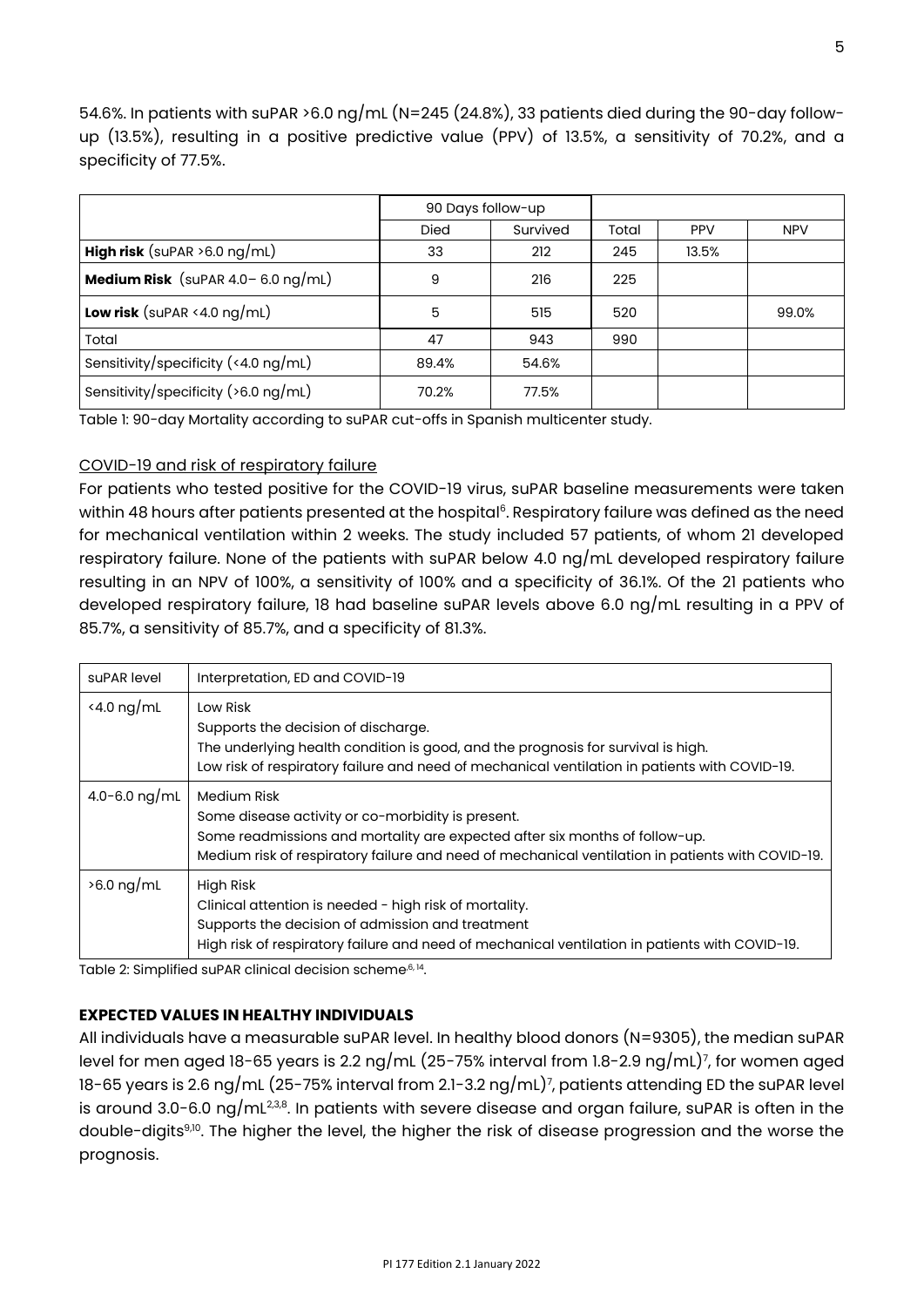# **CLINICAL PERFORMANCE**

### **Validation of cut-offs**

### Acute care medical patients

The clinical validation data are from a prospective observational study of unselected acute medical patients attending the ED at Mikkeli Hospital in Finland." A total of 1747 acute medical patients were included and had suPAR measured using suPARnostic® TurbiLatex. The median age was 70 (IQR: 57- 79), and 51.4% were men. Among patients with suPAR below 4.0 ng/mL (N=804, 46.0%), 8 (1.0%) died within 90-day follow-up, resulting in a negative predictive value of 99.0% and a sensitivity of 94.2% and a specificity of 47.9%. Among patients with suPAR above 6.0 ng/mL (N=429, 24.6%), 87 patients (20.3%) died within 90-day follow-up, resulting in a positive predictive value of 20.1%, a sensitivity of 63.0% and a specificity of 78.7%. Data for 90-day follow-up are shown in Table 3.

|                                                | 90-day follow-up |          |       |            |            |
|------------------------------------------------|------------------|----------|-------|------------|------------|
|                                                | <b>Died</b>      | Survived | Total | <b>PPV</b> | <b>NPV</b> |
| <b>High risk</b> (suPAR $>6.0$ ng/mL)          | 87               | 342      | 429   | 20.3%      |            |
| Medium Risk (suPAR $4.0 - 6.0$ ng/mL)          | 43               | 471      | 514   |            |            |
| <b>Low risk</b> (suPAR <4.0 $\log/\text{mL}$ ) | 8                | 796      | 804   |            | 99.0%      |
| Total                                          | 138              | 1609     | 1.747 |            |            |
| Sensitivity/specificity ( $\leq 4.0$ ng/mL)    | 94.2%            | 49.5%    |       |            |            |
| Sensitivity/specificity ( $> 6.0$ ng/mL)       | 63.0%            | 78.7%    |       |            |            |

Table 3: 90-day mortality in acute medical patients in Finish validation study.

### COVID-19

The clinical validation data are from a prospective observational study at Mikkeli Central Hospital in Finland using the suPARnostic® TurbiLatex on a cobas c 501. The study included 100 acute medical patients who tested positive for SARS-CoV-2 at the Emergency Department at Mikkeli Central Hospital in Finland.<sup>15</sup>

Results of suPAR validation for stratification of COVID-19 patients regarding the risk of developing severe respiratory failure and requiring mechanical ventilation is shown in Table 4.

|                                             | 90-day follow-up |          |       |            |            |
|---------------------------------------------|------------------|----------|-------|------------|------------|
|                                             | <b>Died</b>      | Survived | Total | <b>PPV</b> | <b>NPV</b> |
| High risk (suPAR $>6.0$ ng/mL)              | 5                | 44       | 49    | 10.2%      |            |
| Medium Risk (suPAR $4.0 - 6.0$ ng/mL)       | 0                | 27       | 27    |            |            |
| Low risk (suPAR <4.0 $ng/mL$ )              | 0                | 24       | 24    |            | 100%       |
| Total                                       | 5                | 95       | 100   |            |            |
| Sensitivity/specificity ( $\leq 4.0$ ng/mL) | 100%             | 25.3%    |       |            |            |
| Sensitivity/specificity ( $> 6.0$ ng/mL)    | 100%             | 53.7%    |       |            |            |

Table 4: 90-day development of respiratory failure in COVID-19 patients according to suPAR cut-offs.

### **LIMITATIONS**

Clinical prognostication must not be based on the results of the suPARnostic® TurbiLatex test alone. Instead, the results must be interpreted considering the patient's clinical history and other diagnostic test results.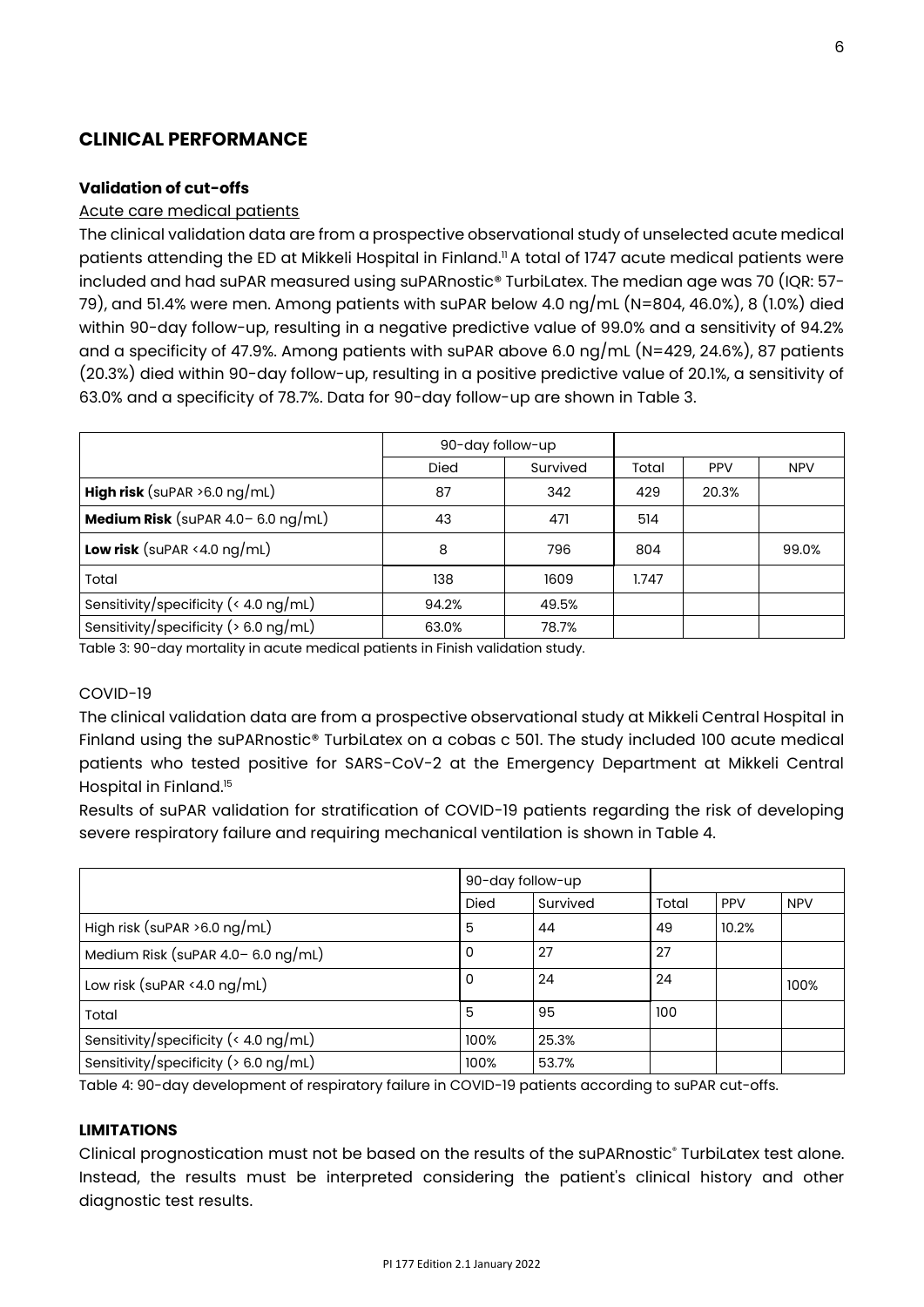# **ANALYTICAL PERFORMANCE**

### **SAMPLE STABILITY**

Blood samples should be added to the instrument for automated sampling within 2 hours of sampling to avoid hemolysis.

Samples should preferably be analysed as soon as possible, but K2-EDTA and Lithium Heparin plasma samples are stable for:

- 24 hours at room temperature (20-25°C).
- $3$  days at  $2-8$ °C.
- -20°C for more extended storage.

Five freeze/thaw cycles over 5 days do not impact suPAR concentration in a sample.

### **REQUIRED TRAINING**

To use the suPARnostic® TurbiLatex Reagents, the user must be fully trained to operate the chemistry analyser.

### **PERFORMANCE CHARACTERISTICS**

Results presented below were obtained with the use of the suPARnostic® TurbiLatex Reagents on the AbbottArchitect. Therefore, the data shown is only valid for Abbott Architect.

### **RESULTS**

Results are calculated by linear regression.

If a calculation method other than linear regression is used, the method must be validated. Then, control the curve fitting using the suPARnostic® TurbiLatex Controls and undertake corrective actions if results exceed the upper and lower limit.

### **MEASURING RANGE**

The measuring range of the suPARnostic® TurbiLatex test is 1.8 ng/mL to 16.0 ng/mL on the Abbott® Architect.

It is not recommended to dilute samples with the results above the measuring range.

### **ANALYTICAL LIMITS**

The Limit of Blank (LoB) was determined as the 95<sup>th</sup> percentile of 60 blank measurements.

The Limit of Detection (LoD) was calculated as LoB plus 3 times the pooled standard deviation (SD). The LoD corresponds to the lowest analyte concentration, which can be detected.

The Limit of Quantitation (LoQ) was calculated as LoB plus 10 times the SD of the mean low-level 'samples' estimation of 60 low-level samples.

| Plasma type     | LoB                 | LoD       | LoQ                 |
|-----------------|---------------------|-----------|---------------------|
| EDTA            | $0.4 \text{ ng/mL}$ | 0.7 ng/mL | 0.7 ng/mL           |
| Lithium-Heparin | 0.4 ng/mL           | 0.8 ng/mL | $0.8 \text{ ng/mL}$ |

LoB and LoD were established following CLSI EP17<sup>13</sup>. LoQ was established according to IUPAC, Codex Alimentarius Procedural Manual, 15<sup>th</sup> edition.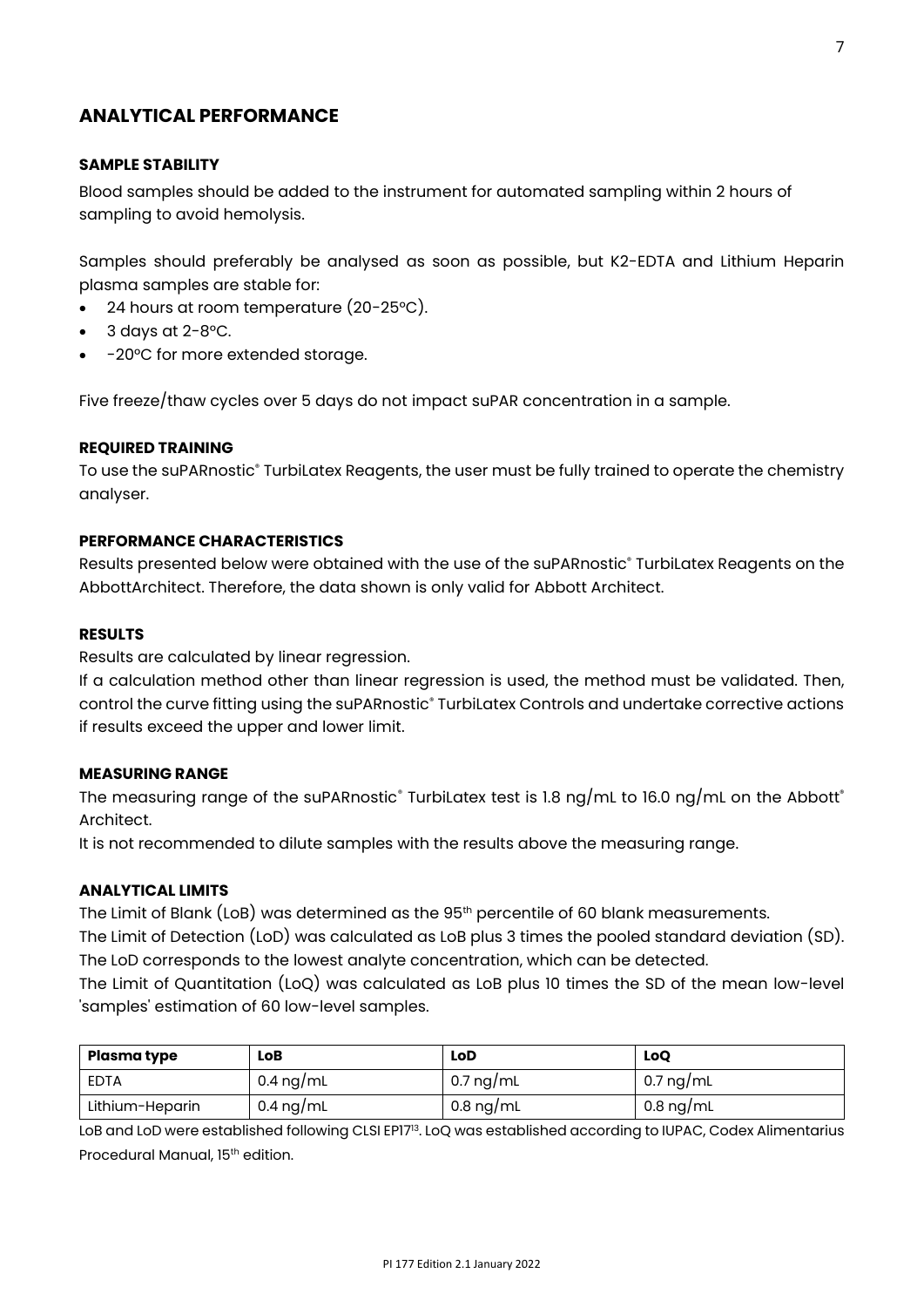### **INTERFERENCE**

Samples with abnormally elevated haemoglobin levels, lipids, or bilirubin may interfere with assay performance and sensitivity.

No interference was observed for the following concentrations.

| Substance:               | Concentration:     |
|--------------------------|--------------------|
| <b>Bilirubin</b>         | $350 \mu$ mol/L    |
| Hemoglobin               | 1.4 $g/L$          |
| Triglycerides            | 3.3 g/L            |
| <b>Rheumatoid Factor</b> | >440 IU/mL         |
| <b>HAMA</b>              | Titer $>640^\circ$ |

The interference studies were performed using a modified CLSI EP07-A2 protocol.<sup>13</sup>

Rheumatoid Factor and HAMA solutions were prepared by adding concentrated rheumatoid and HAMA solutions to human plasma pools.

In rare cases, gammopathy, especially type IgM (Waldenström's macroglobulinemia), may produce inaccurate results. Patients with a confirmed diagnosis of anti-TPO or other autoimmune-related diseases have been shown to interfere in a few cases.

Although precautions have been taken to minimise interference caused by heterophilic antibodies, erroneous results can be observed. Therefore, any suPAR value above 10 ng/mL should be carefully investigated, and unusually high results, e.g. above 20 ng/mL may be false-positive results caused by interference.

### **LINEARITY**

The suPARnostic® TurbiLatex Reagents test is linear from 1.8 ng/mL to 26.5 ng/mL. Data were obtained from the Roche Cobas c 502.

### **HOOK EFFECT**

The suPARnostic® TurbiLatex Reagents test showed no prozone effect in concentrations up to 70.0 ng/mL.

### **PRECISION**

Low, medium, and high samples were measured with two replicates in two separate runs per day for 20 days.

| Blood sample drawn | Mean suPAR      | Repeatability | Within-day     | Between-day    | Within-        |
|--------------------|-----------------|---------------|----------------|----------------|----------------|
| on K2-EDTA         | level $(ng/mL)$ | (CV)          | precision (CV) | precision (CV) | laboratory     |
| anticoagulant.     |                 |               |                |                | precision (CV) |
| Low                | 3.8             | 9.9%          | 0.0%           | 6.4%           | 11.6%          |
| Medium             | 5.6             | 5.8%          | 0.0%           | 4.0%           | 7.0%           |
| High               | 9.1             | 4.0%          | 2.2%           | 4.3%           | 5.9%           |

| Blood sample drawn | Mean suPAR      | Repeatability | Within-day     | Between-day    | Within-        |
|--------------------|-----------------|---------------|----------------|----------------|----------------|
| on Lithium-Heparin | level $(ng/mL)$ | (CV)          | precision (CV) | precision (CV) | laboratory     |
| anticoagulant.     |                 |               |                |                | precision (CV) |
| Low                | 3.8             | 8.2%          | 0.0%           | 5.1%           | 9.5%           |
| Medium             | 5.1             | 4.7%          | $1.3\%$        | 6.4%           | 7.3%           |
| High               | 8.7             | 3.5%          | 3.6%           | 4.2%           | 5.4%           |

The intermediate precision study was performed according to the CLSI EP05-A2 protocol.<sup>13</sup>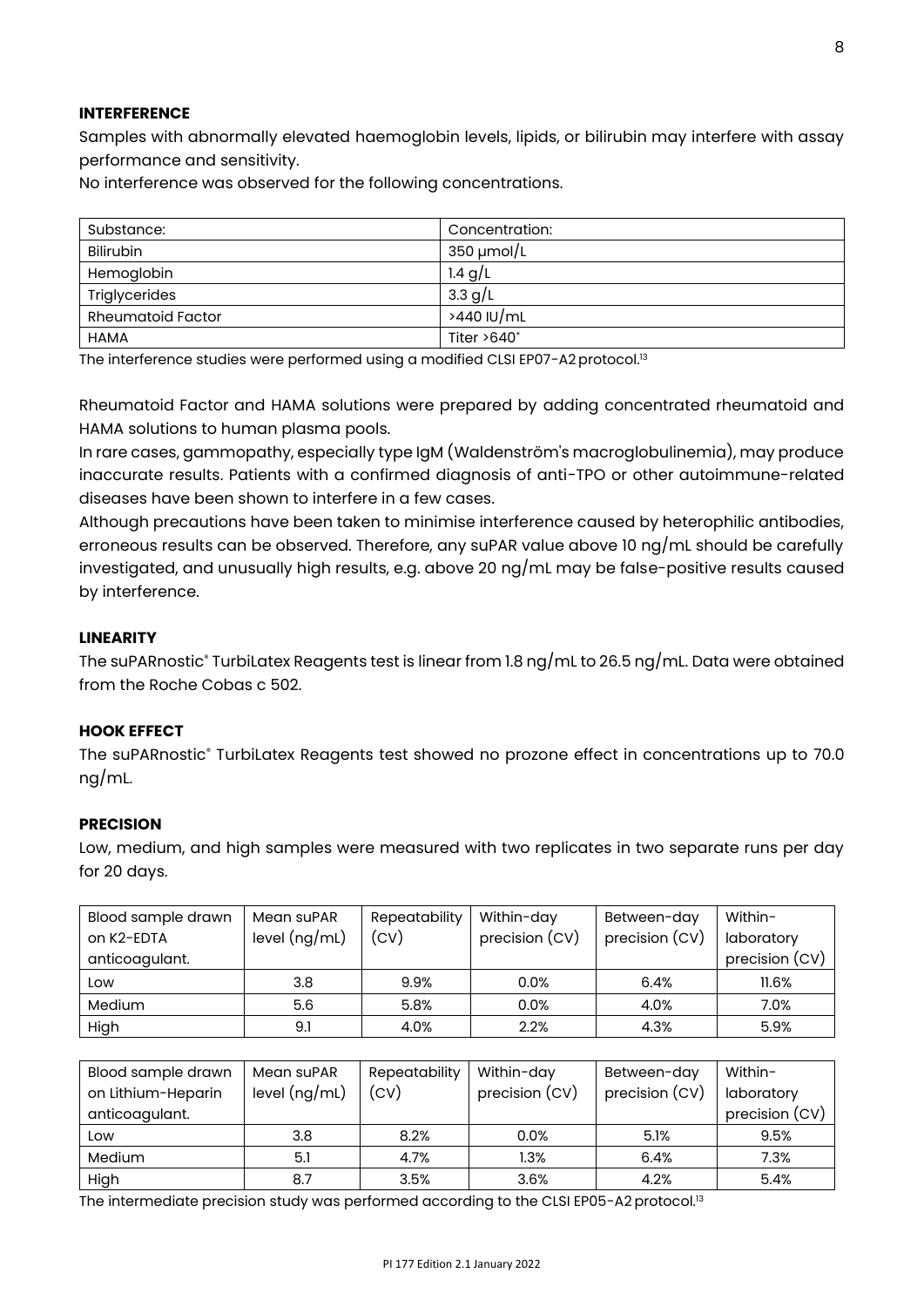# **ACCURACY (METHOD COMPARISON)**

The suPARnostic® TurbiLatex is calibrated against an internal control verified with suPARnostic® ELISA. The maximum allowed variation between suPARnostic® ELISA and TurbiLatex is 15%, and between lots of Turbil atex, it is 10%.

Bias and correlation calculations toward the suPARnostic® Turbilatex on Roche Cobas c III were conducted to estimate the suPARnostic® TurbiLatex kits ability to quantify suPAR in patient samples. 105 samples were measured with one lot of suPARnostic® TurbiLatex reagents, and the results were compared.

### **Results:**

| Sample Type          | No. of pairs | Slope | v-Intercept | Pearson correl. | Range value        |
|----------------------|--------------|-------|-------------|-----------------|--------------------|
| K2-EDTA-based Plasma | 105          | .05   | $-0.18$     | 0.995           | $2.2 - 16.4$ ng/mL |
| Heparin-based plasma | 105          | I.O1  | $-0.19$     | 0.986           | $2.7 - 15.0$ ng/mL |

X = suPARnostic® TurbiLatex on Roche Cobas c111

Y = suPARnostic® TurbiLatex on Abbott Architect 16000

# **ANTICOAGULANT EFFECT (METHOD COMPARISON)**

The suPARnostic® TurbiLatex is calibrated for plasma samples with K2-EDTA anticoagulant. Therefore, bias and correlation calculations toward K2-EDTA based plasma samples should be considered when a Lithium Heparin anticoagulant is used.

Therefore, 45 samples from the same individual were collected in K2-EDTA and Lithium Heparin samples drawn from a single subject were measured with one lot of suPARnostic® TurbiLatex reagents, and the results were compared.

| Sample<br><b>Tvpe</b>       | No.<br>pairs<br>. of | Slope | v-Intercept | Pearson correl. | Range value           |
|-----------------------------|----------------------|-------|-------------|-----------------|-----------------------|
| Lithium<br>ı Heparin Plasma | 45                   | .1219 | $-0.057$    | 0.982           | $2.2 - 12.1$<br>na/mL |

X = suPARnostic® TurbiLatex on K2-EDTA plasma.

 $Y = \text{supARNostic}^*$  TurbiLatex on Lithium Heparin Plasma. Studies were performed using Siemens Atellica® bioanaylser.

When using plasma with Lithium-Heparin anticoagulant, the following correction factor must be added to offset the inherent matrix:

**Correlated result** = (Obtained result for Lithium Heparin plasma – 0.0571)/1.1219

### **WASTE HANDLING**

Discard unused reagents and waste according to country, federal, state, and local regulations.

| <b>REF</b>                            |                                       |                     |
|---------------------------------------|---------------------------------------|---------------------|
| Catalogue no.                         | Contains sufficient for <n> tests</n> | Use by              |
| <b>IVD</b>                            |                                       | <b>LOT</b>          |
| In vitro diagnostic medical<br>device | <b>Temperature Limits</b>             | LOT no. (Batch No.) |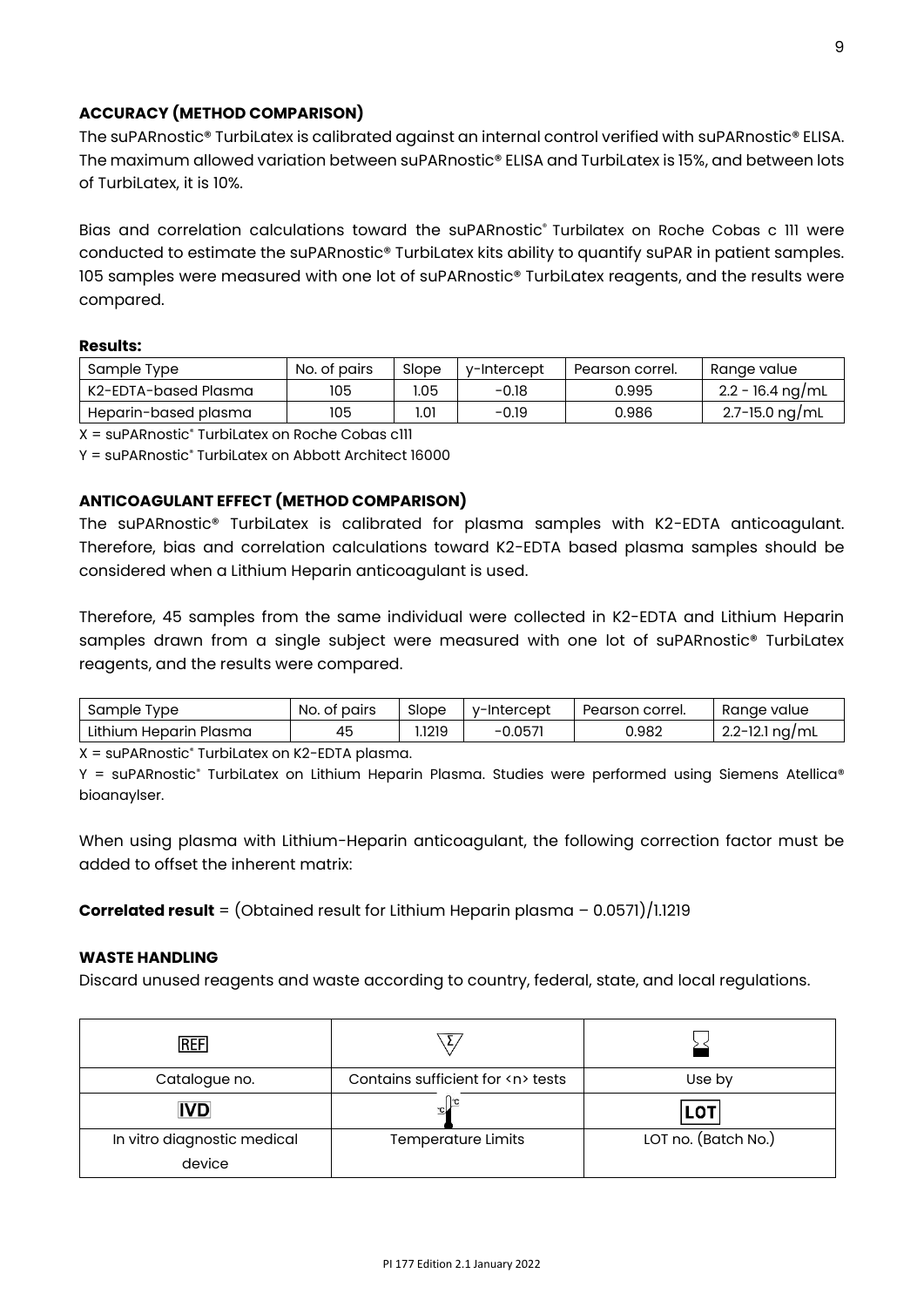### **REFERENCES**

- 1) Desmedt S et al. The intriguing role of soluble urokinase receptor in inflammatory diseases. Crit Rev Clin Lab Sci. 2017 Mar;54(2):117-133
- 2) Rasmussen LJH et al. Combining National Early Warning Score with Soluble Urokinase Plasminogen Activator Receptor (suPAR) Improves Risk Prediction in Acute Medical Patients: A Registry-Based Cohort Study. Crit Care Med. 2018 Dec;46:1961-8.
- 3) Rasmussen LJH, et al. Soluble urokinase plasminogen activator receptor (suPAR) in acute care: a strong marker of disease presence and severity, readmission and mortality. A retrospective cohort study. Emerg Med J. 2016 Nov;33:769-75.
- 4) Schultz et al. Availability of suPAR in emergency departments may improve risk stratification: a secondary analysis of the TRIAGE III trial Scandinavian Journal of Trauma, Resuscitation and Emergency Medicine BMC (2019) 27:43
- 5) Schultz, M. et al. Early Discharge from the Emergency Department Based on Soluble Urokinase Plasminogen Activator Receptor (suPAR) Levels: A TRIAGE III Substudy, Hindawi, Disease Markers, Volume 2019
- 6) Rovina et al. Soluble urokinase plasminogen activator receptor (suPAR) as an early predictor of severe respiratory failure in patients with COVID-19 pneumonia. Crit Care, 2020 Apr 30;24(1):187;
- 7) Haastrup E, et al.: Soluble urokinase plasminogen activator receptor as a marker for use of antidepressants. PLoS One 2014.
- 8) Raggam RB et al. Soluble urokinase plasminogen activator receptor predicts mortality in patients with systemic inflammatory response syndrome. J Intern Med 2014, 276(6):651-8
- 9) Koch A, et al. Clinical relevance and cellular source of elevated soluble urokinase plasminogen activator receptor (suPAR) in acute liver failure. Liver Int 2014;34:1330–1339.
- 10) Donadello K, et al. Soluble urokinase-type plasminogen activator receptor as a prognostic biomarker in critically ill patients. J Crit Care. 2014 Feb;29(1):144-9.
- 11) Seppälä, S. et al. suPAR Cut-offs for Stratification of Low, Medium, and High-risk Acute Medical Patients in the Emergency Department, preprint available at https://www.researchsquare.com/article/rs-542503/v1
- 12) Azam Tu, et al. International Study of Inflammation in COVID-19. Soluble Urokinase Receptor (SuPAR) in COVID-19-Related AKI. J Am Soc Nephrol. 2020 Nov;31(11):2725-2735.
- 13) Protocols for Determination of Limits of Detection and Limits of Quantitation; Approved Guideline. EP17-A, Vol. 24 No. 34 Replaces EP17-P, Vol. 24 No. 10[. https://www.clsi.org/](https://www.clsi.org/)
- 14) Unpublished data from a multicenter study in Spain
- 15) Altintas I, et al.. suPAR Cut-Offs for Risk Stratification in Patients With Symptoms of COVID-19. Biomark Insights. 2021 Aug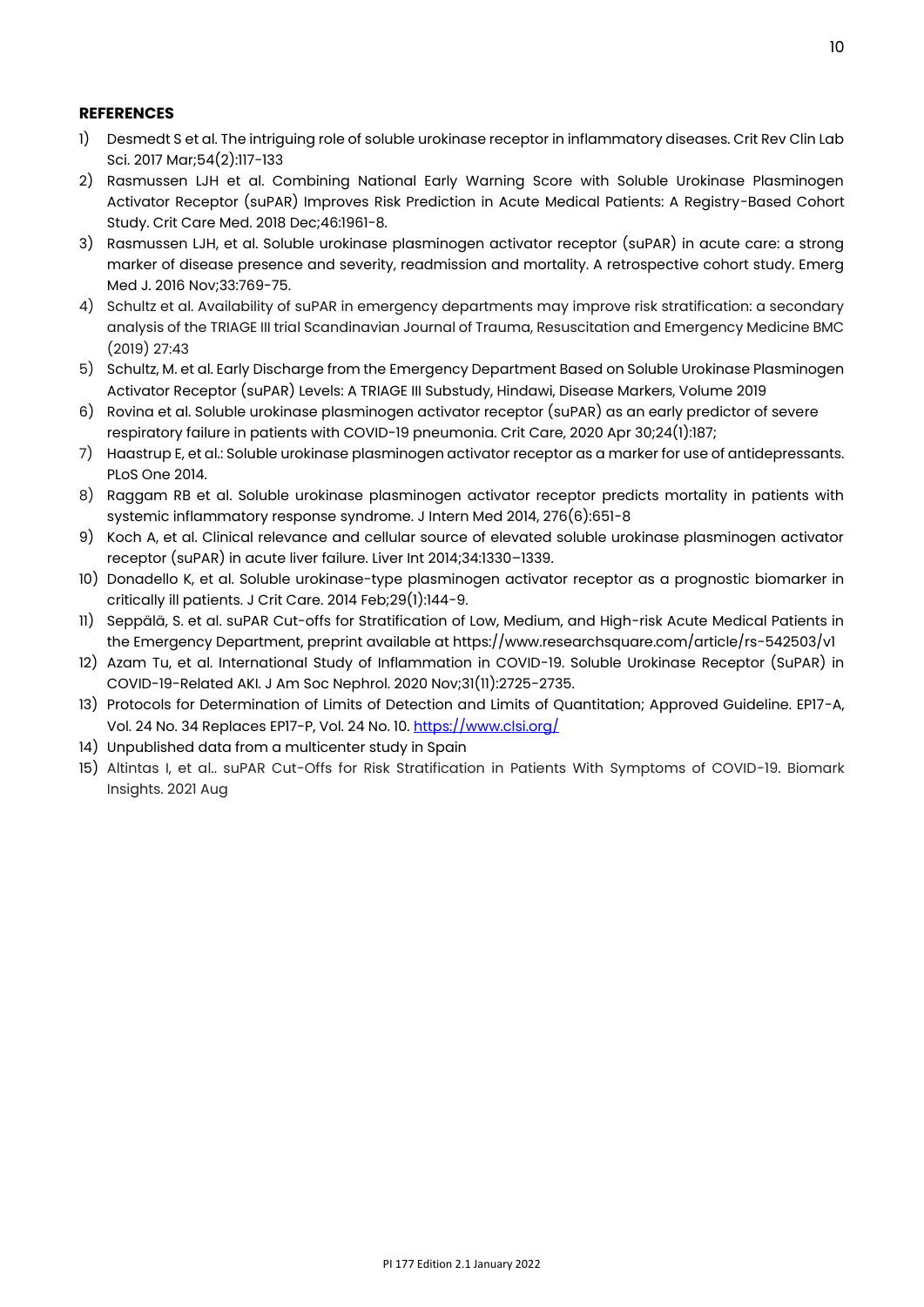# **APPLICATION PARAMETERS**

# **For the ABBOTT Architect® System**

| <b>General parameters</b> |                            |                         |
|---------------------------|----------------------------|-------------------------|
| Name: suPAR               |                            | Assay type: Photometric |
| Assay number: *1          | Assay availability: Active |                         |
| Assay version: 1          | Cal version:               |                         |
|                           |                            |                         |

# **Reaction definitions**

| Reaction mode: End Up<br>Primary wavelength:               | 572  | Main read time: $32 - 33$          |  |
|------------------------------------------------------------|------|------------------------------------|--|
| Secondary wavelength:                                      | None | Colour correction $0 - 0$<br>time: |  |
| Last read required:<br>Absorbance range: $0.0000 - 0.0000$ | - 33 | Blank read time: $19 - 20$         |  |
| Sample blank type: Self (auto)                             |      |                                    |  |

| <b>Reagent/Sample</b> |                    |                            |     |         |                             |          |          |        |
|-----------------------|--------------------|----------------------------|-----|---------|-----------------------------|----------|----------|--------|
|                       | Reagent:           | suPAR                      |     |         |                             |          |          |        |
|                       | RI reagent volume: | 150                        |     |         | R2 reagent volume           | 50       |          |        |
|                       | RI water volume:   | 0                          |     |         | R <sub>2</sub> water volume | $\Omega$ |          |        |
|                       | RI dispense mode:  | Type 6                     |     |         | R2 dispense mode:           | Type 5   |          |        |
|                       | Diluent name:      | Saline<br>Diluent dispense |     |         | Type 0                      |          |          |        |
|                       |                    |                            |     |         | mode:                       |          |          |        |
|                       |                    |                            |     |         |                             |          |          |        |
| Dilution              | Sample             | <b>Diluent</b>             |     | Diluent | Water                       |          | Dilution |        |
| name                  | volume             | sample                     |     | volume  | volume                      |          | factor   |        |
|                       |                    | volume                     |     |         |                             |          |          |        |
| Normal                | 10.0               |                            | 0.0 | 0.0     |                             |          |          | 1:1.00 |
|                       |                    |                            |     |         |                             |          |          |        |
|                       |                    |                            |     |         |                             |          |          |        |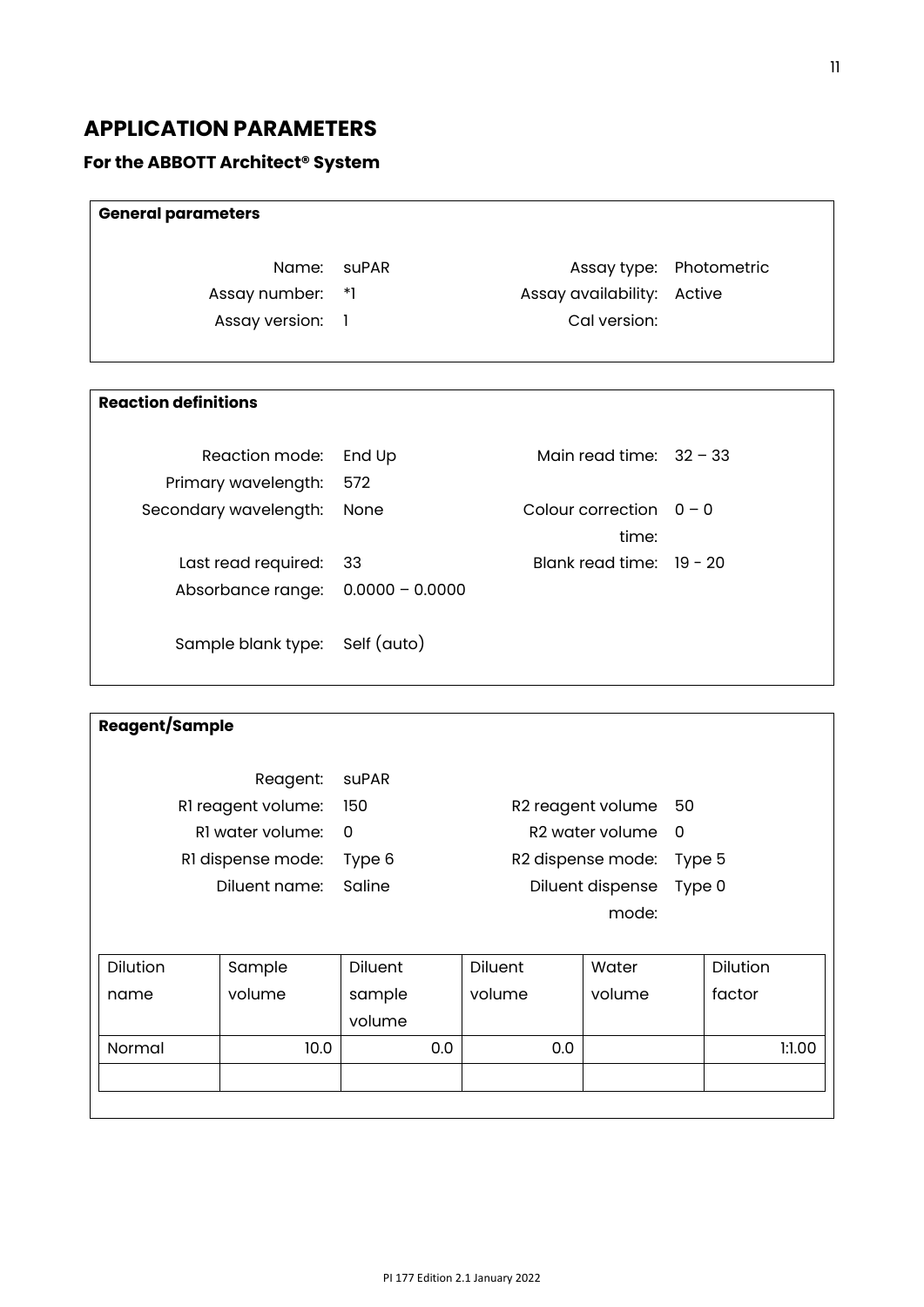# **Validity checks**

Reaction check type: None Read time A range: Read time B range: Calculation limit: Calculation limit:

absorbance:

Rate linearity: 0

Maximum absorbance variation:

| <b>Calibration parameters</b>  |        |                              |                   |
|--------------------------------|--------|------------------------------|-------------------|
| Calibration method:            | Linear |                              |                   |
| Use cal factor from:           |        | Factor:                      |                   |
| Full interval hours:           | 0      | Adjustment interval hours: 0 |                   |
| Adjustment type:               | None   | Adjustment level:            |                   |
| Expected cal factor:           | 0.0000 | Default ordering type:       | Full              |
| Expected factor tolerance %: 0 |        | Blank Absorbance range:      | $0.0000 - 0.0000$ |
| Span:<br>Maximum curve fit:    | 0.0000 | Span absorbance range:       | $0.0000 - 0.0000$ |
| Calibrator set name:           | *2     | Replicates:                  | 2                 |

| Cal level        | Concentration | Sample | <b>Diluted</b> | <b>Diluent</b> | Water    |
|------------------|---------------|--------|----------------|----------------|----------|
|                  | [ng/ml]       | volume | sample level   | volume         | volume   |
| $Cal 0. - Blank$ | $*2$          | 10.0   | 0.0            | 0              | 0        |
| Cal. 1           | $*2$          | 10.0   | 0.0            | 0              | 0        |
| Cal. 2           | $*2$          | 10.0   | 0.0            | 0              | 0        |
| Cal. 3           | $*2$          | 10.0   | 0.0            | 0              | $\Omega$ |
| Cal. 4           | $*2$          | 10.0   | 0.0            | 0              | $\Omega$ |
| Cal. 5           | $*2$          | 10.0   | 0.0            | 0              | $\Omega$ |
|                  |               |        |                |                |          |